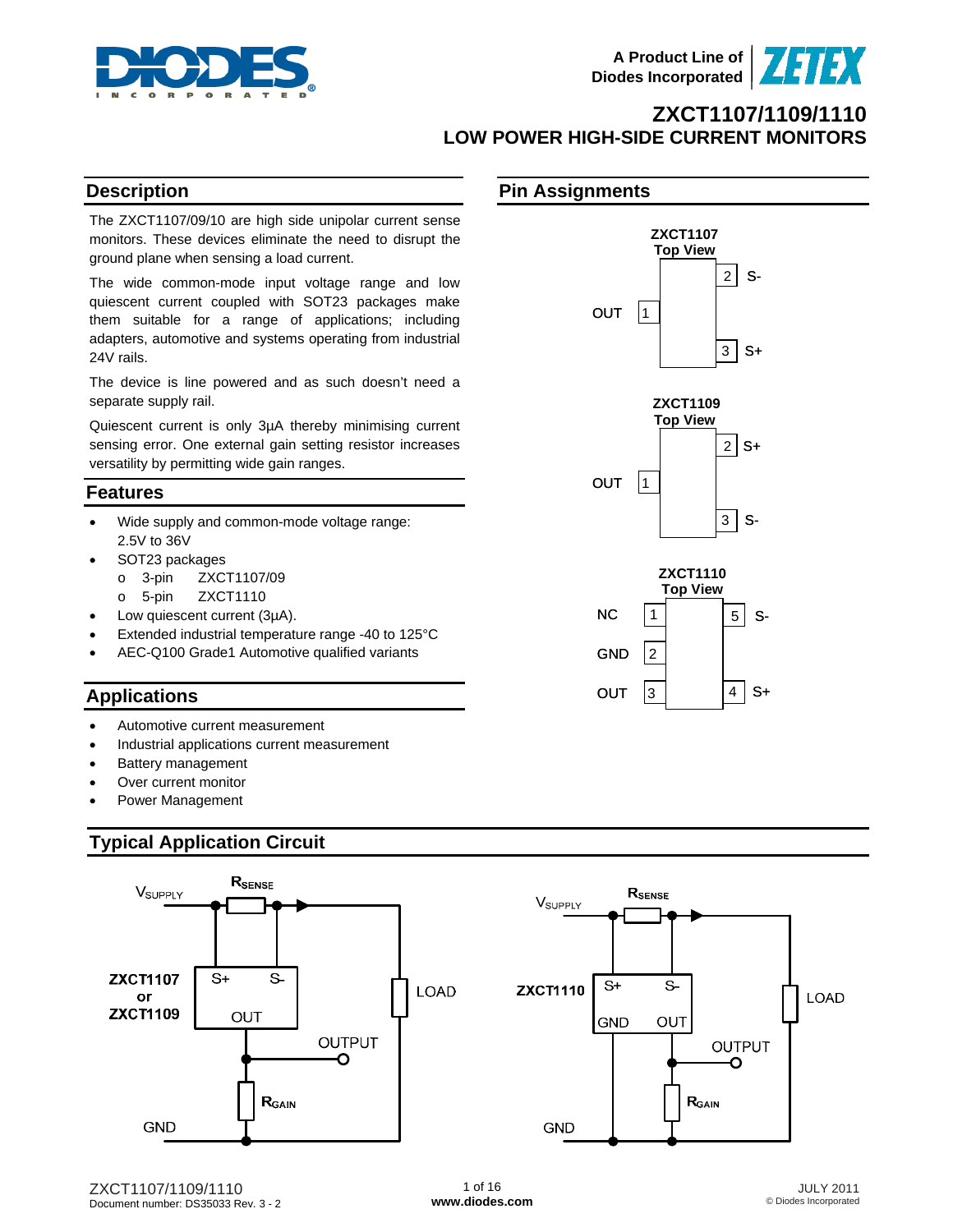



# **Pin Descriptions**

| Package     | <b>SOT23</b>    |                 | <b>SOT25</b>    |                                                                                                                                                                                                                                                       |
|-------------|-----------------|-----------------|-----------------|-------------------------------------------------------------------------------------------------------------------------------------------------------------------------------------------------------------------------------------------------------|
| <b>Name</b> | <b>ZXCT1107</b> | <b>ZXCT1109</b> | <b>ZXCT1110</b> | <b>Description</b>                                                                                                                                                                                                                                    |
| <b>OUT</b>  |                 |                 | 3               | Output pin. Current output.                                                                                                                                                                                                                           |
| S+          | 3               | 2               | 4               | This is the positive input of the current monitor and has a wide<br>common-mode input range. This also acts as the analog supply and<br>provides power to internal circuitry. The current through this pin<br>varies with differential sense voltage. |
| S-          | 2               | 3               | 5               | This is the negative input of the current monitor and has a wide<br>common-mode input range.                                                                                                                                                          |
| <b>GND</b>  |                 |                 |                 | Ground pin and substrate connection.                                                                                                                                                                                                                  |
| NC.         |                 |                 |                 | No connection                                                                                                                                                                                                                                         |

Notes. 1. For the ZXCT1107 and ZXCT1109 pin 1 (OUT) acts as both the output pin and substrate connection. This means that for the  $ZXCT1107$  and  $ZXCT1109$  the minimum rail voltage that can be used is  $2.5V + V_{OUT}$  (see applications section for more details).

### **Absolute Maximum Ratings**

| <b>Description</b>                                | Rating                         | Unit   |
|---------------------------------------------------|--------------------------------|--------|
| Voltage on S- and S+ relative to OUT (ZXCT1107/9) | $-0.3$ to 40                   | V      |
| Voltage on S- and S+ relative to GND (ZXCT1110)   | $-0.3$ to 40                   | V      |
| Voltage on OUT to GND (ZXCT1110)                  | $-0.3$ to $V_{S+}$             | v      |
| Differential Sense Voltage, VSENSE <sup>2,3</sup> | $-0.3$ to 0.8                  | V      |
| Current into $S+$ and $S-$ <sup>3</sup>           | ±8.5                           | mA     |
| Storage Temperature                               | $-55$ to $150$                 | °C     |
| <b>Maximum Junction Temperature</b>               | 150                            | °C     |
| Package Power Dissipation ( $T_A = 25^{\circ}C$ ) |                                |        |
| SOT <sub>23</sub>                                 | 300 (De-rate to Zero at 150°C) | mW     |
| SOT <sub>25</sub>                                 | 300 (De-rate to Zero at 150°C) |        |
| <b>ESD Ratings</b>                                |                                |        |
| Human Body Model                                  | 1000                           | $\vee$ |
| Machine Model                                     | 150                            | V      |

Operation above the absolute maximum rating may cause device failure. Operation at the absolute maximum ratings, for extended periods, may reduce device reliability.

Notes:  $2.$  VSENSE =  $Vs + -Vs$ 

3. The differential input voltage limit,  $V_{S+}$  -  $V_{S-}$ , may be exceeded provided that the input current limit into S+ or S- is not exceeded.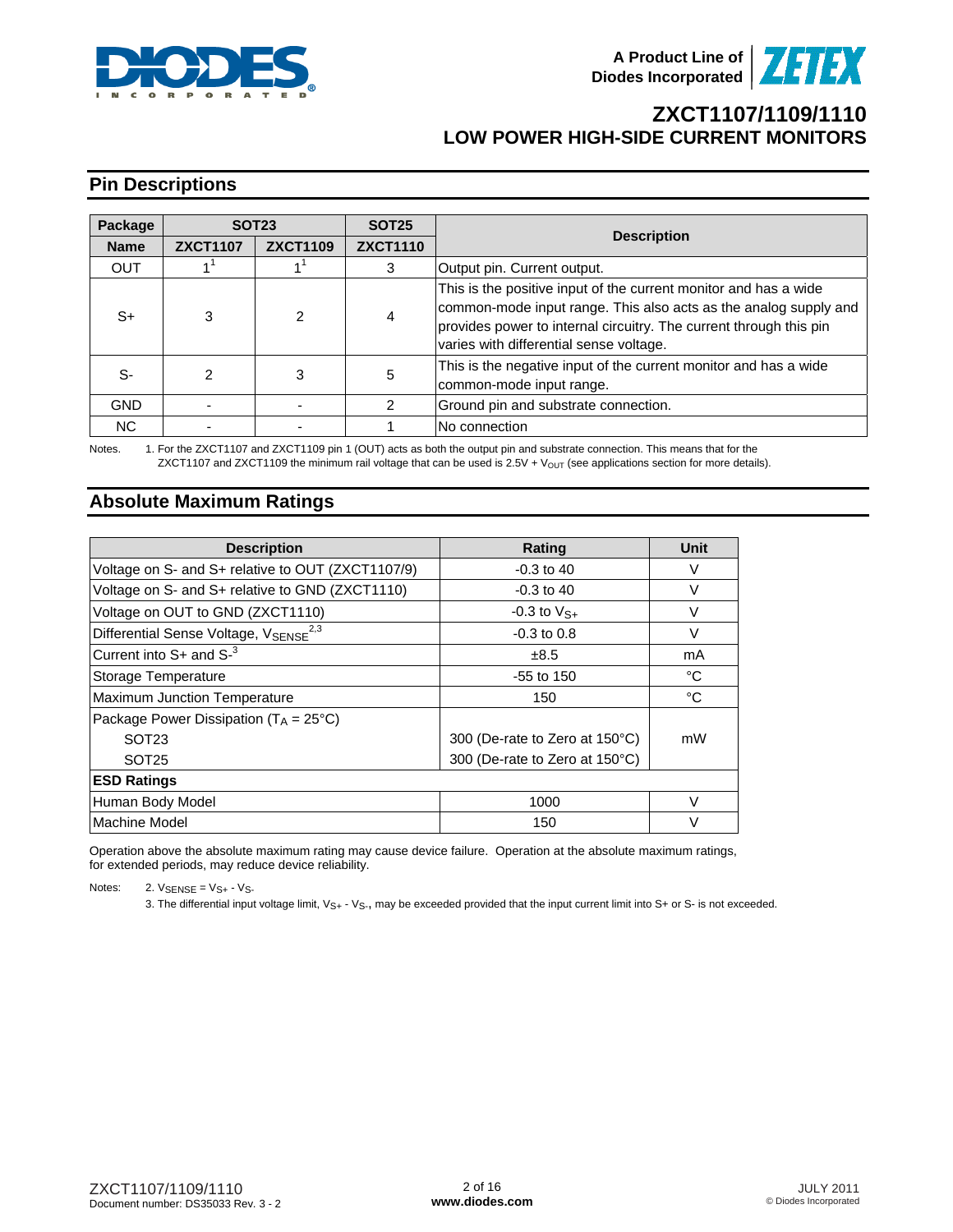



# **Recommended Operating Conditions**

| Symbol         | <b>Parameter</b>                                                      | Min        | <b>Max</b>                      | <b>Unit</b>    |  |  |
|----------------|-----------------------------------------------------------------------|------------|---------------------------------|----------------|--|--|
| $V_{S+}$       | Common-mode input range <sup>4</sup> :                                | ZXCT1110   | 2.5                             | 36             |  |  |
|                |                                                                       | ZXCT1107/9 | V <sub>OUT(MAX)</sub><br>$+2.5$ | 36             |  |  |
| <b>VSENSE</b>  | Differential Sense Input voltage range $(V_{S+}V_{S-})$               | 0          | 0.5                             |                |  |  |
|                |                                                                       | ZXCT1110   | 0                               | $V_{S-}$ - 1   |  |  |
| Vout           | Output voltage range ( $0 \leq V_{\text{SENSE}} \leq 100 \text{mV}$ ) | ZXCT1107/9 | 0                               | $V_{S+}$ - 2.5 |  |  |
| T <sub>A</sub> | Ambient temperature range                                             | -40        | 125                             | °C             |  |  |

Notes. 4. For the ZXCT1107 and ZXCT1109 pin 1 (OUT) acts as both the output pin and substrate connection. This means that for the ZXCT1107 and ZXCT1109 the minimum rail voltage that can be used is  $2.5V + V_{OUT}$  (see applications section for more details).

#### Electrical Characteristics  $(T_A = 25^\circ C, V_{S^+} = 20V, V_{SENSE} = 100$ mV,  $R_{GAN} = 0$  unless otherwise stated)

#### **ZXCT1107, ZXCT1109**

| <b>Symbol</b>    | <b>Parameter</b>                                | <b>Conditions</b>                                                                        | <b>TA</b>       | Min   | <b>Typ</b>       | <b>Max</b> | <b>Units</b> |
|------------------|-------------------------------------------------|------------------------------------------------------------------------------------------|-----------------|-------|------------------|------------|--------------|
|                  |                                                 |                                                                                          | $25^{\circ}$ C  |       | 19               | 100        |              |
| $I_{S}$          | S- input current<br>Output current <sup>6</sup> | $V_{\text{SENSE}}^5 = 0V$                                                                | $-40^{\circ}$ C |       | 16               |            | nA           |
|                  |                                                 |                                                                                          | 125°C           |       | 35               |            |              |
|                  |                                                 |                                                                                          | $25^{\circ}$ C  | 1     | 3                | 10         |              |
|                  |                                                 | $V_{\text{SENSE}}^5 = 0$ mV                                                              | $-40^{\circ}$ C |       | $2.2\phantom{0}$ |            |              |
|                  |                                                 |                                                                                          | $125^{\circ}$ C |       | 5.5              |            |              |
|                  |                                                 |                                                                                          | $25^{\circ}$ C  | 37    | 45               | 54         |              |
|                  |                                                 | $V_{\text{SENSE}}^5 = 10 \text{mV}$                                                      | $-40^{\circ}$ C |       | 42               |            |              |
|                  |                                                 |                                                                                          | $125^{\circ}$ C |       | 49               |            |              |
|                  |                                                 |                                                                                          | $25^{\circ}$ C  | 115   | 124              | 134        | μA           |
|                  |                                                 | $V_{\text{SENSE}}^5$ = 30mV                                                              | $-40^{\circ}$ C |       | 119              |            |              |
|                  |                                                 |                                                                                          | $125^{\circ}$ C |       | 129              |            |              |
| I <sub>OUT</sub> |                                                 | $V_{\text{SENSE}}^5 = 100 \text{mV}$                                                     | $25^{\circ}$ C  | 394   | 408              | 422        |              |
|                  |                                                 |                                                                                          | $-40^{\circ}$ C |       | 396              |            |              |
|                  |                                                 |                                                                                          | 125°C           |       | 420              |            |              |
|                  |                                                 | $V_{\text{SENSE}}^5 = 200 \text{mV}$                                                     | $25^{\circ}$ C  | 787   | 810              | 832        |              |
|                  |                                                 |                                                                                          | $-40^{\circ}$ C |       | 785              |            |              |
|                  |                                                 |                                                                                          | $125^{\circ}$ C |       | 832              |            |              |
|                  |                                                 |                                                                                          | $25^{\circ}$ C  | 1.965 | 2.015            | 2.064      |              |
|                  |                                                 | $V_{\text{SENSE}}^5$ = 500mV                                                             | $-40^{\circ}$ C |       | 1.965            |            | mA           |
|                  |                                                 |                                                                                          | 125°C           |       | 2.065            |            |              |
| $I_{OUT}$ -TC    | Output current temperature coefficient          |                                                                                          | full range      |       | 370              |            | ppm/°C       |
|                  |                                                 |                                                                                          | $25^{\circ}$ C  |       | 0.1              | 0.4        |              |
| <b>CMSR</b>      | Common-Mode Sense rejection                     | $V_{S+} = 2.5V$ to 36V                                                                   | $-40^{\circ}$ C |       | 0.13             |            | µA/V         |
|                  |                                                 |                                                                                          | $125^{\circ}$ C |       | 0.05             |            |              |
| <b>BW</b>        | -3dB Small Signal Bandwidth                     | $V_{\text{SENSE}}^5$ (AC) = 10mV <sub>PP</sub><br>$R_{\text{GAIN}} = 2.5 \text{k}\Omega$ | $25^{\circ}$ C  |       | 0.65             |            | <b>MHz</b>   |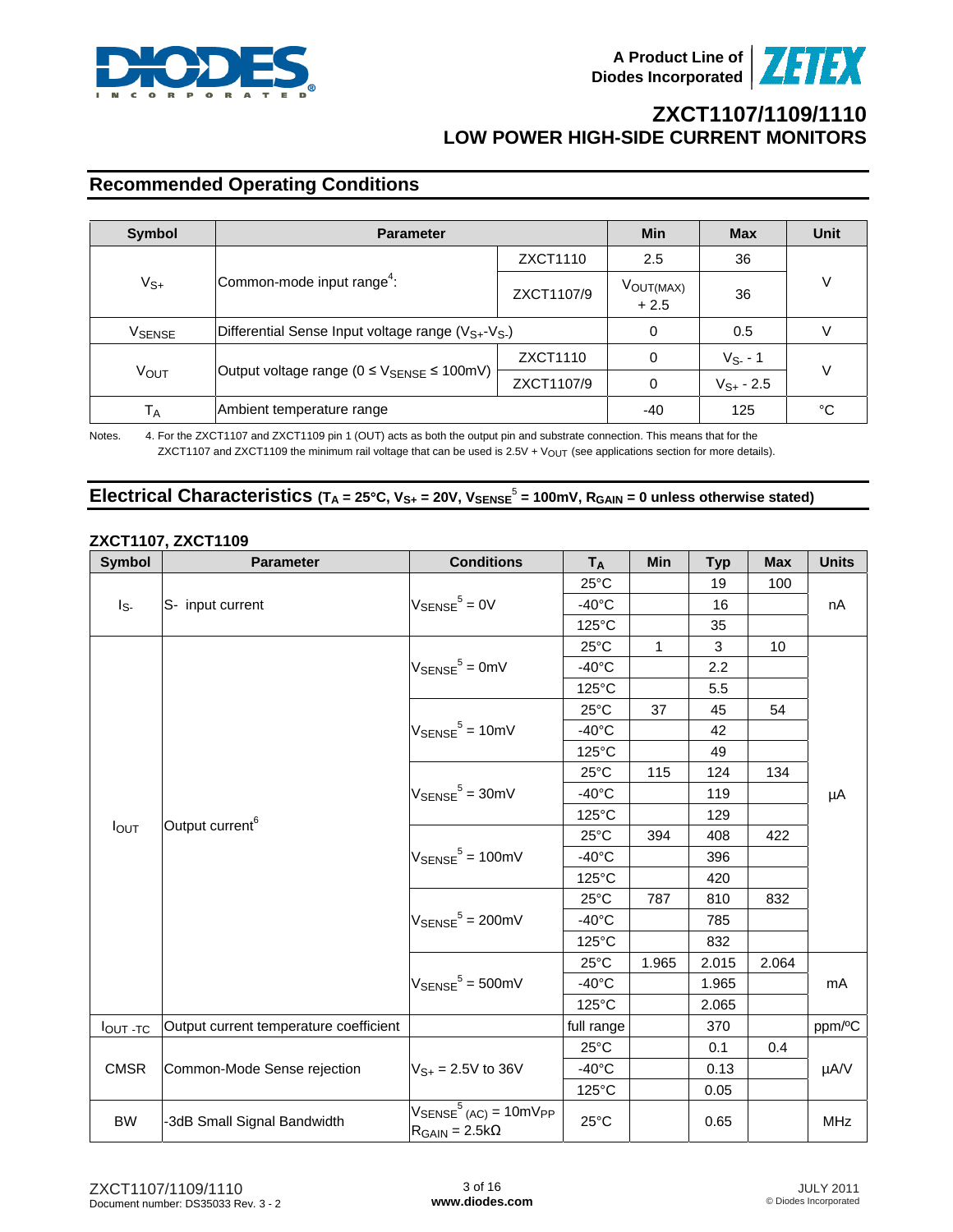

Electrical Characteristics  $(T_A = 25^\circ C, V_{S^+} = 20V, V_{SENSE}^5 = 100 \text{mV}, R_{GAN} = 0$  unless otherwise stated) (cont.)

| <b>ZXCT1110</b>   |                                      |                                                                            |                 |            |                |            |              |
|-------------------|--------------------------------------|----------------------------------------------------------------------------|-----------------|------------|----------------|------------|--------------|
| <b>Symbol</b>     | <b>Parameter</b>                     | <b>Conditions</b>                                                          | <b>TA</b>       | <b>Min</b> | <b>Typ</b>     | <b>Max</b> | <b>Units</b> |
|                   |                                      |                                                                            | $25^{\circ}$ C  |            | 3              | 5          |              |
| lQ                | GND pin current                      |                                                                            | $-40^{\circ}$ C |            | 2.2            |            | μA           |
|                   |                                      | $V_{\text{SENSE}}^5 = 0V$                                                  | $125^{\circ}$ C |            | 5.8            |            |              |
|                   |                                      |                                                                            | $25^{\circ}$ C  |            | 19             | 100        |              |
| Is-               | S- input current                     |                                                                            | $-40^{\circ}$ C |            | 16             |            | nA           |
|                   |                                      |                                                                            | $125^{\circ}$ C |            | 35             |            |              |
|                   |                                      |                                                                            | $25^{\circ}$ C  |            | 0.1            | 0.4        |              |
| <b>CMSR</b>       | Common-Mode Sense rejection          | $V_{S+}$ = 2.5V to 36V                                                     | $-40^{\circ}$ C |            | 0.13           |            | µA/V         |
|                   |                                      |                                                                            | $125^{\circ}$ C |            | 0.05           |            |              |
|                   |                                      |                                                                            | $25^{\circ}$ C  |            | $\Omega$       | ±4         |              |
| $I_{OO}$          | Output Offset current <sup>6,7</sup> | $V_{\text{SENSE}}^5$ = 10mV                                                | $-40^{\circ}$ C |            | $-1.8$         |            | μA           |
|                   |                                      |                                                                            | $125^{\circ}$ C |            | $+2.5$         |            |              |
|                   |                                      |                                                                            | $25^{\circ}$ C  | 3.928      | $\overline{4}$ | 4.072      |              |
| $G_T$             | Transconductance                     | $V_{\text{SENSE}}^5 = 10 \text{mV}$ to<br>150mV                            | $-40^{\circ}$ C |            | 3.9            |            | mA/V         |
|                   |                                      |                                                                            | $125^{\circ}$ C |            | 4.08           |            |              |
| <b>GE</b>         | Transconductance error               | $V_{\text{SENSE}}^5 = 10 \text{mV}$ to<br>150mV                            | $25^{\circ}$ C  | $-1.8$     |                | 1.8        | $\%$         |
| <b>IOUT GT-TC</b> | Transconductance temp.co             |                                                                            | $25^{\circ}$ C  |            | 265            |            | ppm/°C       |
|                   |                                      |                                                                            | $25^{\circ}$ C  | $-1$       | $-0.78$        |            |              |
| <b>VOUTH</b>      | Output relative to V <sub>S-</sub>   |                                                                            | $-40^{\circ}$ C |            | $-0.88$        |            | $\vee$       |
|                   |                                      |                                                                            | $125^{\circ}$ C |            | $-0.63$        |            |              |
| <b>BW</b>         | -3dB Small Signal Bandwidth          | $V_{\text{SENSE}}^{5}$ (AC) =<br>$10mV_{PP}$ , $R_{GAN}$ =<br>$2.5k\Omega$ | $25^{\circ}$ C  |            | 0.65           |            | <b>MHz</b>   |

Notes. 5. VSENSE = "VSENSE+" - "VSENSE-"

6. Output current characteristic measured with low impedance ammeter connected to GND

 7. Defined as difference between actual output current and 40µA; measured at VSENSE =10mV. This will include an error due to bias currents of the device.

8. For V<sub>SENSE</sub> > 10mV, the internal voltage-current converter is fully linear. This enables a true offset to be defined and used.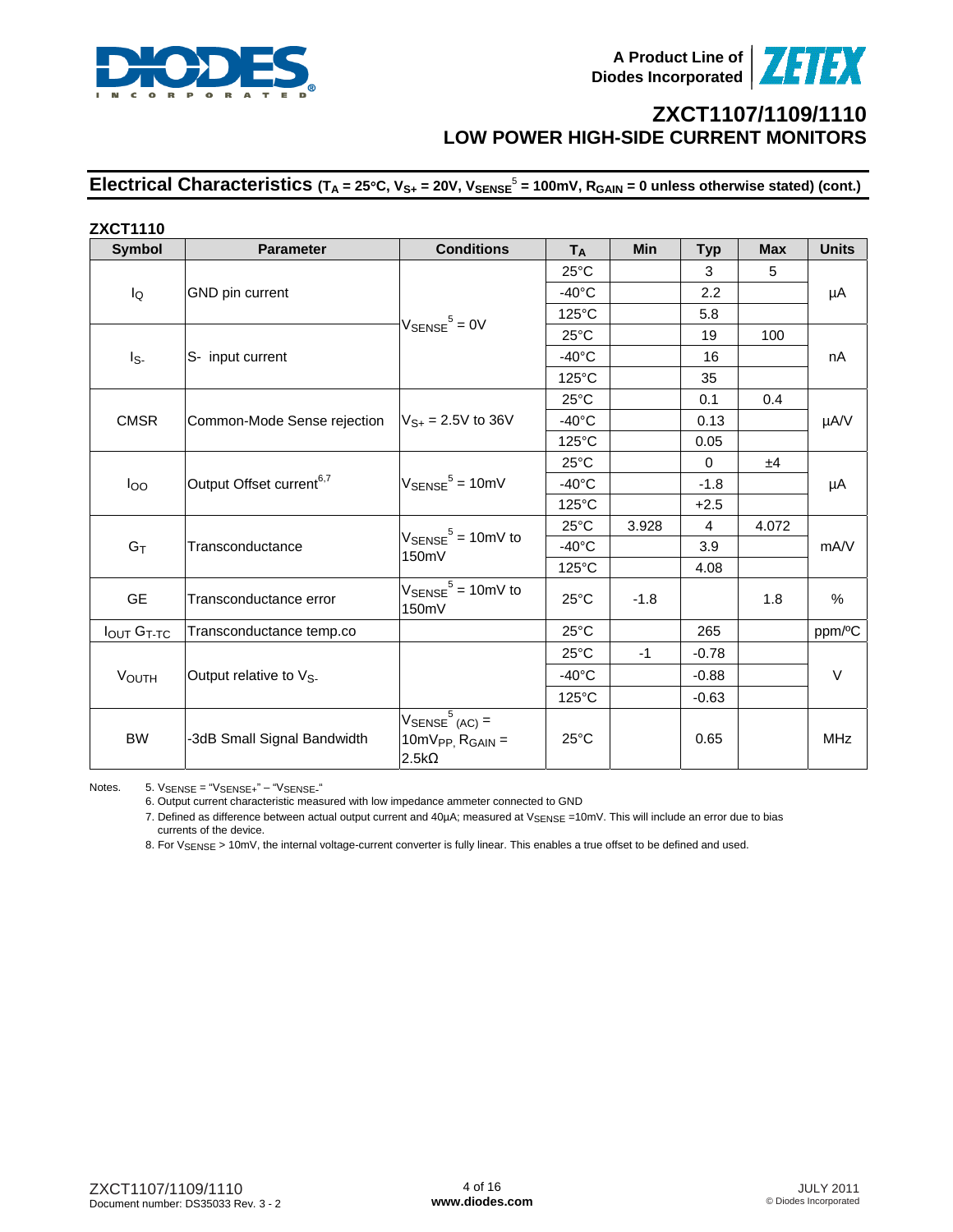





ZXCT1107/1109/1110 Document number: DS35033 Rev. 3 - 2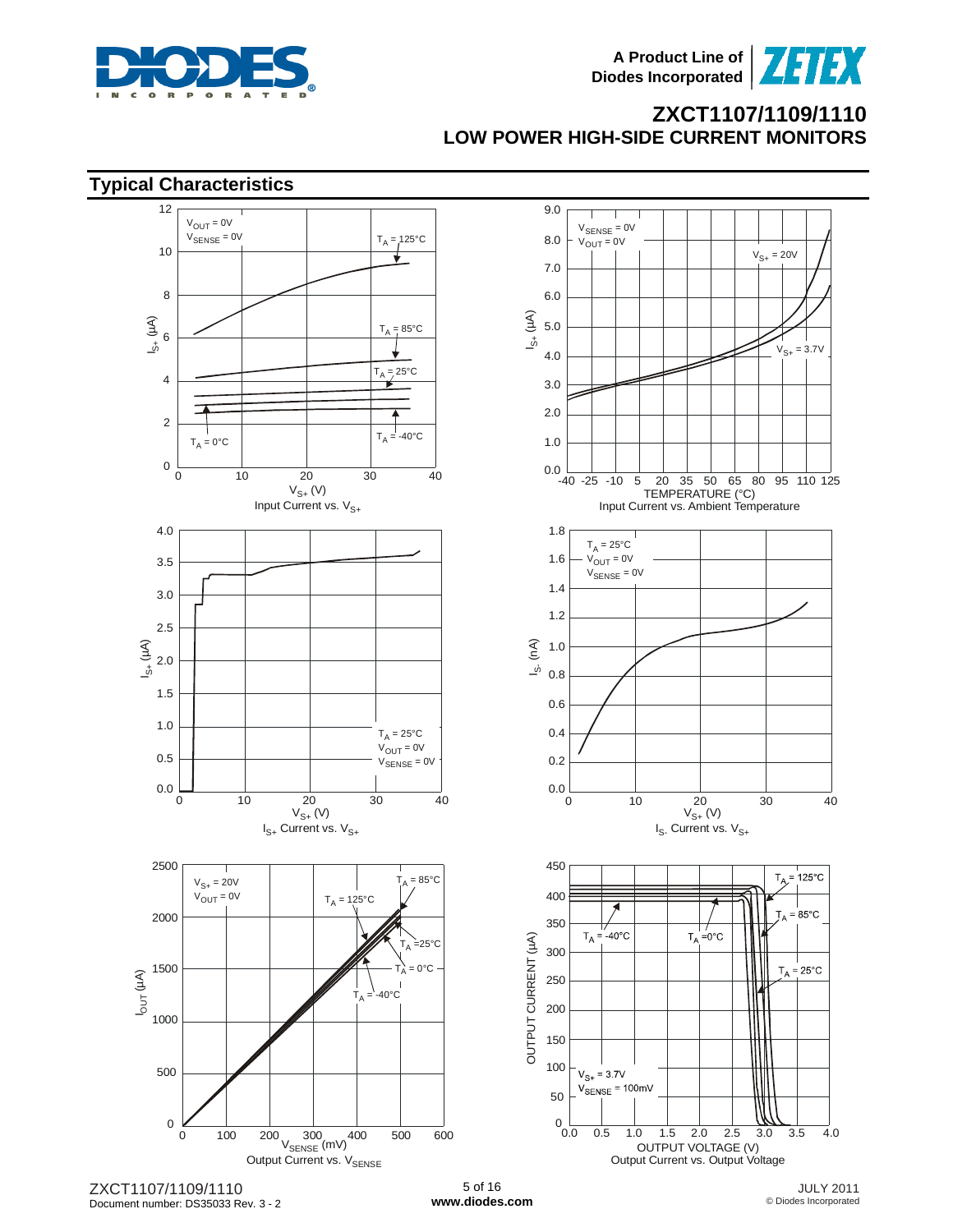



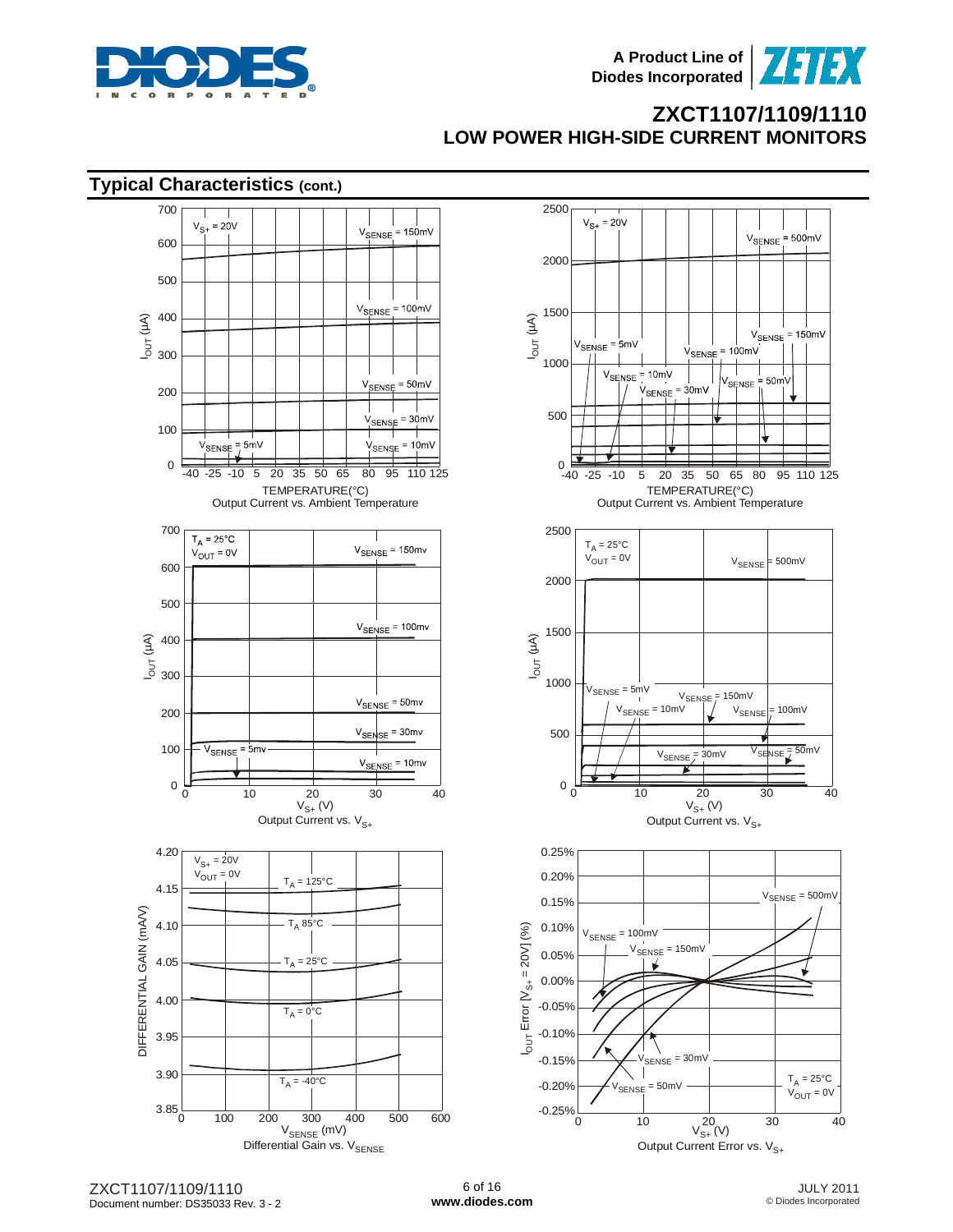

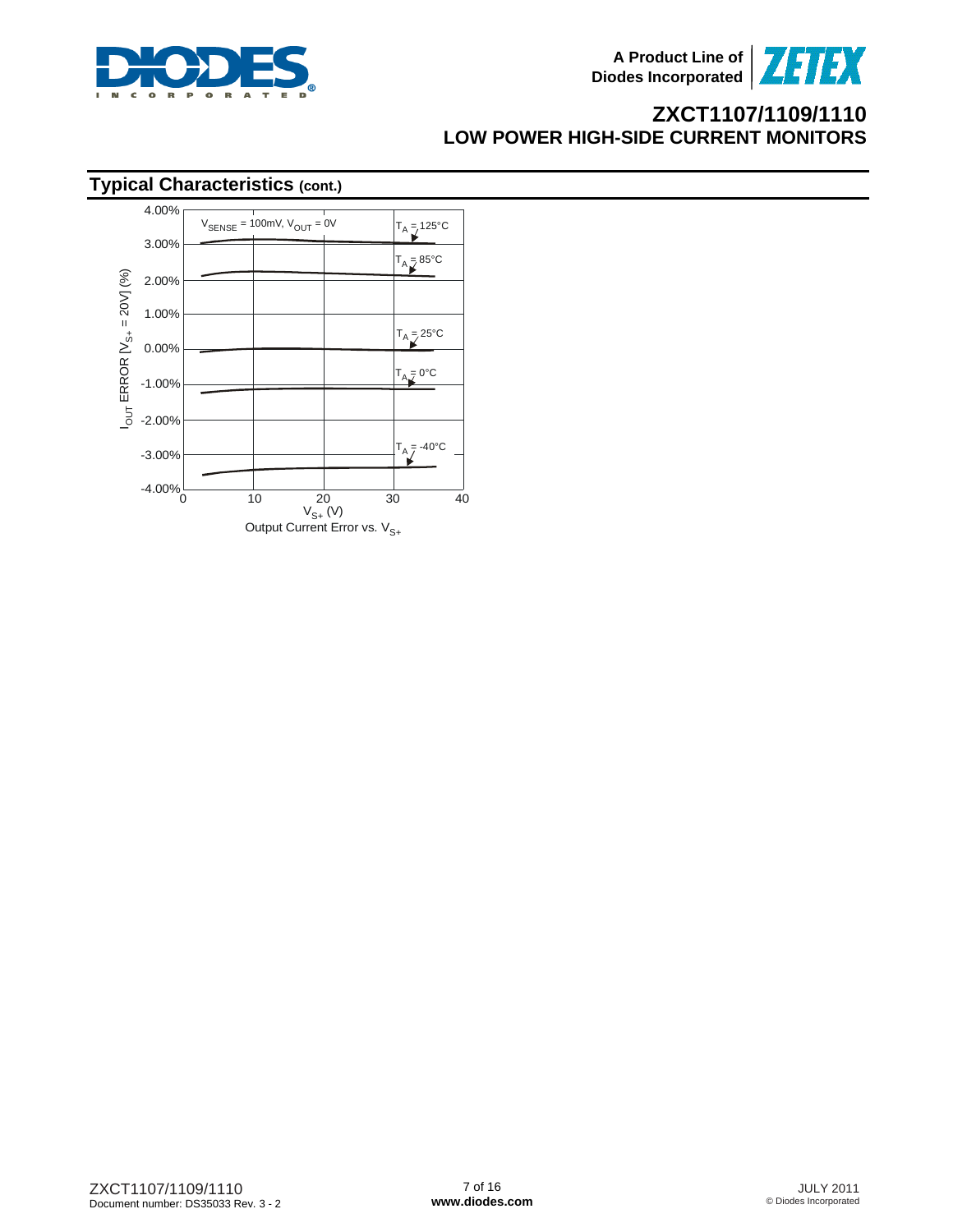

73133





ZXCT1107/1109/1110 Document number: DS35033 Rev. 3 - 2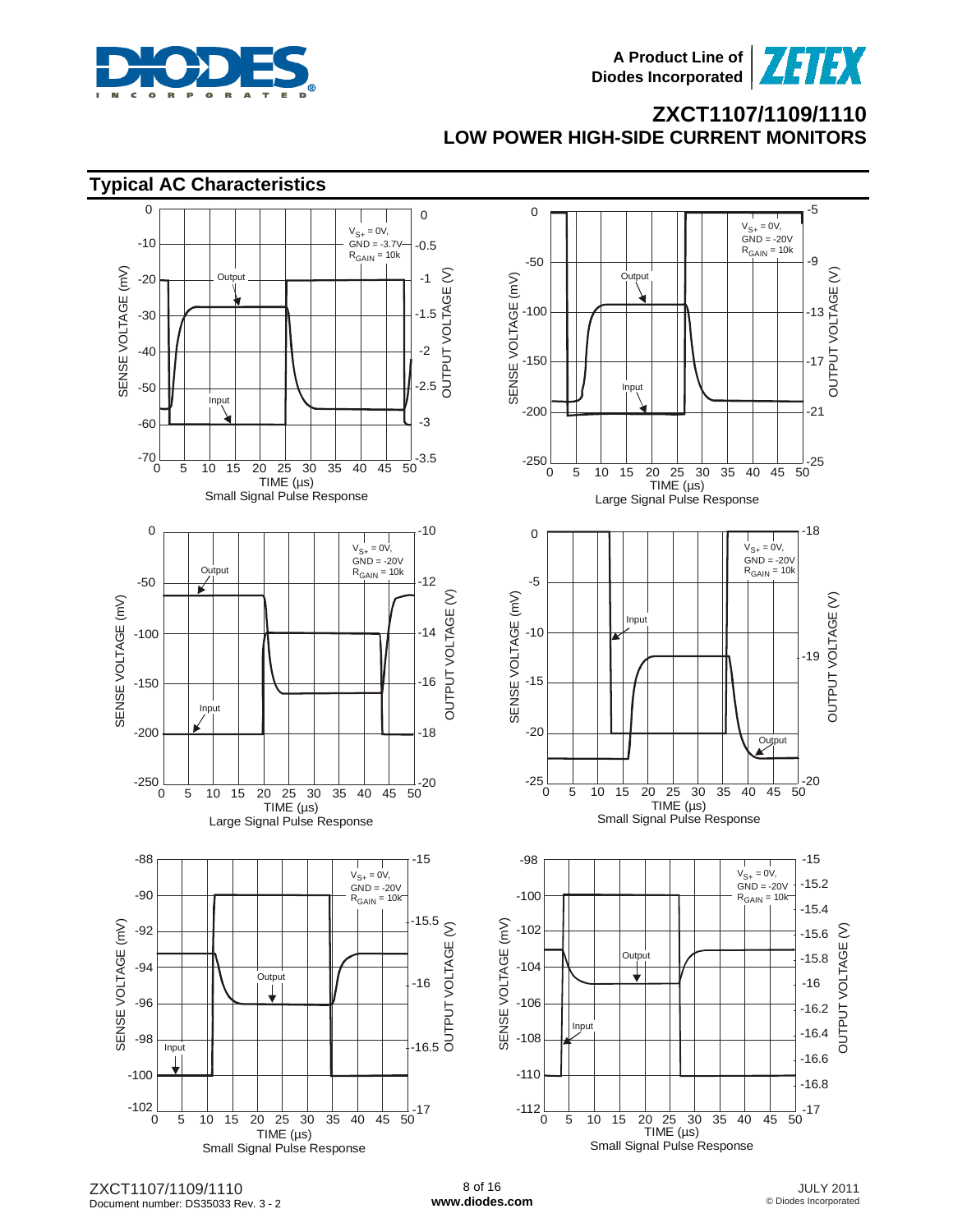

### **Typical AC Characteristics (cont.)**



#### **Test Circuit for Pulse Response**





### **Test circuit for CMRR**



### **Test circuit for Small signal bandwidth**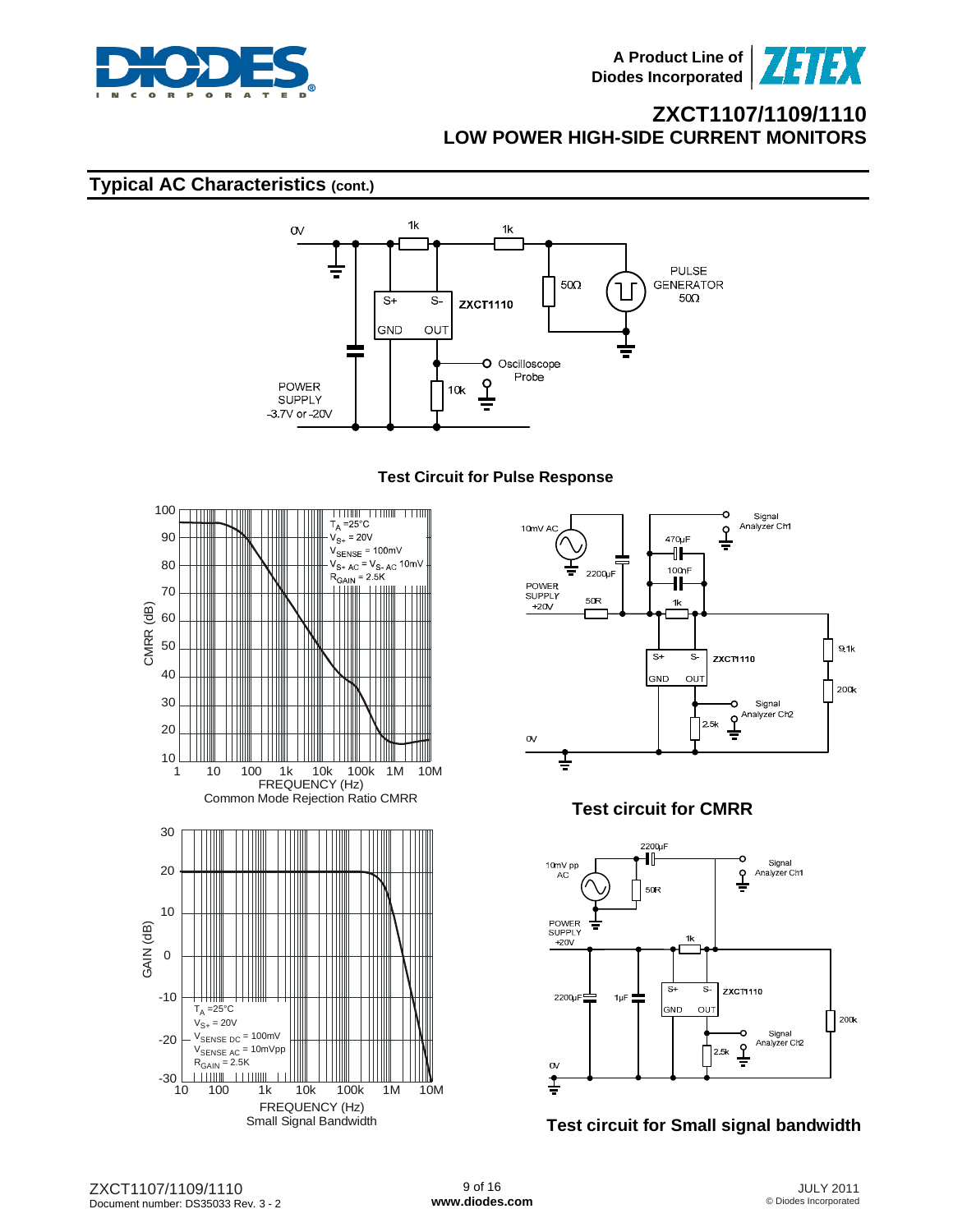

### **Application Information**

#### **Description**

The current monitor ICs ZXCT1107, ZXCT1109 and ZXCT1110 all use a similar application circuit topology for high-side current sensing, with small differences. The ZXCT1110 has a separate ground pin whereas the ZXCT1107 and ZXCT1109 do not. The use of ZXCT1110 allows reduction of the absolute current measurement error in some applications by providing a reduced output offset current. The ZXCT1107 provides a mirror image pin assignment of the ZXCT1109 to ease PCB layout in very small equipment designs.

The basic application circuit for each device is shown in Figure 1. Two external resistors are required. The resistor RSENSE is connected in the path of the current to be monitored. The resistor R<sub>GAIN</sub> converts the device output current to a voltage for convenient processing by a further device, such as a comparator, amplifier or analog-to-digital converter within a microcontroller system.

The current monitor output current is defined through the nominal transconductance of 4mA/V.

$$
I_{\text{OUT}} = 0.004 \times V_{\text{SENSE}} \qquad \text{Amp}
$$

Then the resistors determine the output voltage as described below.





#### **Calculation of Resistor Values**

In order to select  $R_{\text{SENSE}}$ , a choice of sense voltage is required. This often involves a compromise between power efficiency and accuracy for the given temperature range. The resistor must be small enough to avoid excessive volt drop between the power supply and the load. However, the resistor must be large enough to avoid excessive current measurement error, particularly random errors.

In a typical application, a digital system, perhaps a microcontroller, is set up to monitor the current. At a certain threshold current level,  $I_{\text{LOADT}}$ , the system is required to disconnect the load or report a fault. At this current level, the current measurement error must be limited to a known value. The total percentage error comprises the inherent error in the ZXCT1107/1109/1110 device and the tolerances of the two resistors  $R_{\text{SENSE}}$  and  $R_{\text{GAIN}}$ . The ZXCT1107/ZXCT1109 absolute error is shown in Table 1 with error limits drawn from the table of Electrical Characteristics above. This error varies with VSENSE.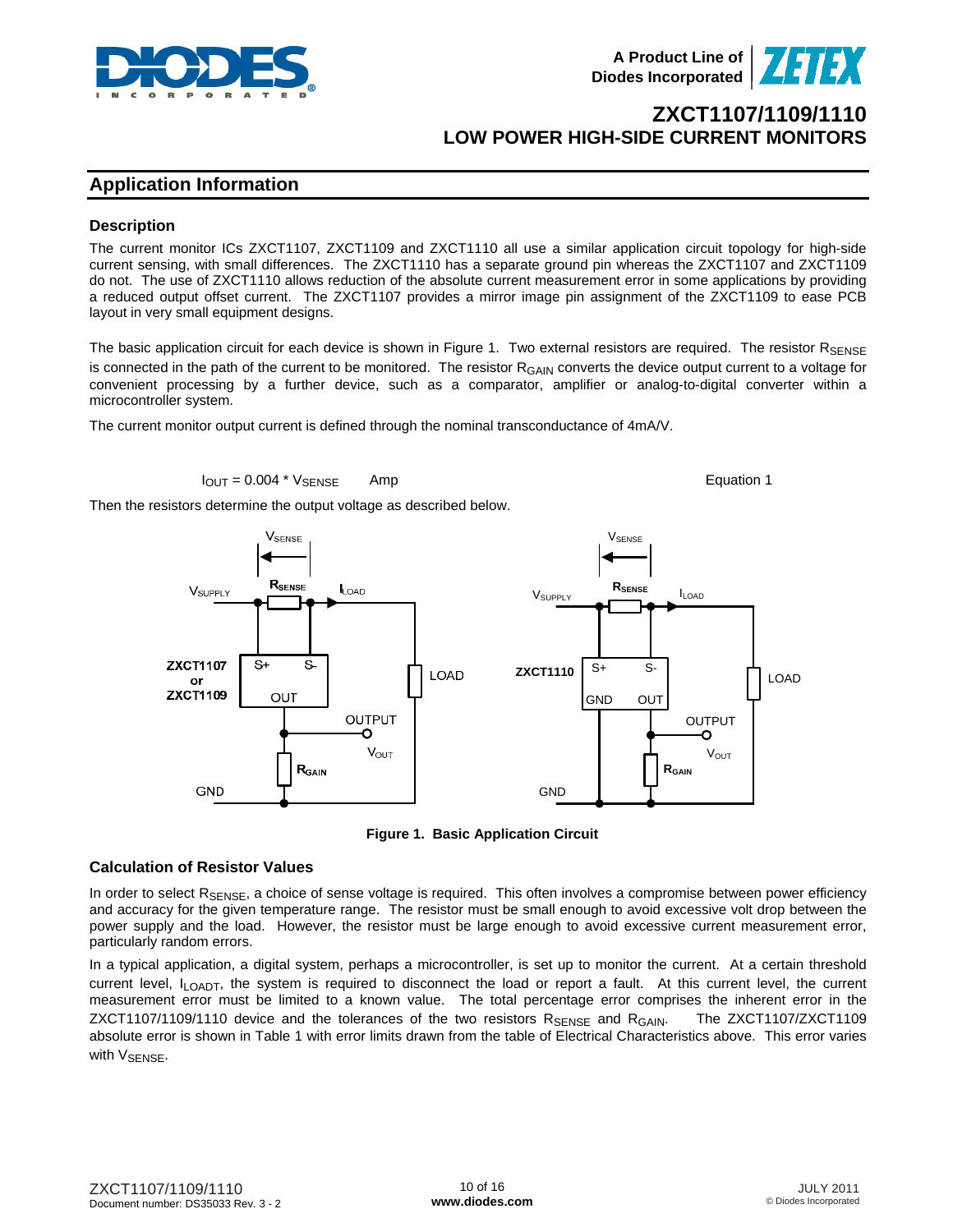

**A Product Line of Diodes Incorporated**



## **ZXCT1107/1109/1110 LOW POWER HIGH-SIDE CURRENT MONITORS**

### **Application Information (cont.)**

The ZXCT1110 is highly linear and has a transconductance of 4mA/V ±1.8% and an output of 40µA ±4µA at V<sub>SENSE</sub>=10mV. The output current can therefore be calculated (Standard International Units) as:

 $I_{\text{OUT}} = (40 + (-4)^* 10^{-6} + (V_{\text{SENSE}} - 0.01)^* (0.004 + (-0.000072))$  Amp

The worst-case current error is then

 $I_{\text{OUTEROR}} = I_{\text{OUT}} - I_{\text{OUTIDEAL}} = +/-$  {  $4*10^{-6}$  + ( $V_{\text{SENSE}}$ -0.01)  $*$  0.000072 } Amp

%

or  $I_{\text{OUTERROR}} = +/-$  {  $3.28*10^{-6} + V_{\text{SENSE}} * 0.000072$  } A

The percentage error is

$$
\epsilon = \frac{I_{\text{OUTERROR}}}{I_{\text{OUTIDEAL}}} * 100\% = \frac{I_{\text{OUTERROR}}}{V_{\text{SENSE}}} * 0.004 * 100\%
$$

 $3.28 * 10^{-4} + V_{\text{\tiny{SENSE}}} * 0.0072$ 

Then

 $\rm V_{\rm SSF}$  \* 0.004 SENSE  $ε = ± \frac{3.28 * 10^{-4} + V_{\text{SENSE}}}{1.4}$ 0.082

−

or 
$$
\varepsilon = \pm \frac{0.002}{V_{\text{SENSE}}} \pm 1.8\%
$$
 Equation 2

This shows that the error is reduced with increasing V<sub>SENSE</sub>. Then the minimum V<sub>SENSE</sub> required to give the error  $\pm \epsilon$  % is

$$
V_{\text{SENSE}} = \frac{0.082}{\epsilon - 1.8}
$$
 V [only for ZXCT1110] Equation 3

In the application, the effect of the external resistor tolerances must also be taken into account.

#### **Table 1: ZXCT1107/ZXCT1109 Error**

| <b>V</b> SENSE | Mean $I_{\text{OUT}}$ | <b>Error Band</b>    | <b>Percent Error</b> |
|----------------|-----------------------|----------------------|----------------------|
| 10mV           | $45.5 \mu A$          | $±8.5\mu A$          | ±18.7%               |
| 30mV           | 124.5 µA              | $±9.5\mu A$          | $±7.6\%$             |
| 100mV          | $408 \mu A$           | $±14\mu A$           | ±3.4%                |
| 200mV          | 809.5 µA              | ±22.5 <sub>µ</sub> A | ±2.8%                |

#### **Table 2: ZXCT1110 Error**

| V <sub>SENSE</sub> | Mean $I_{\text{OUT}}$ | <b>Error Band</b>    | <b>Percent Error</b> |
|--------------------|-----------------------|----------------------|----------------------|
| 10mV               | 40 <sub>µ</sub> A     | ±4uA                 | $±10\%$              |
| 30mV               | 120 <sub>µ</sub> A    | ±5.44 <sub>u</sub> A | ±4.53%               |
| 100mV              | 400 <sub>µ</sub> A    | $±10.48\mu$ A        | ±2.62%               |
| 200mV              | 800µA                 | $±17.68\mu A$        | ±2.21%               |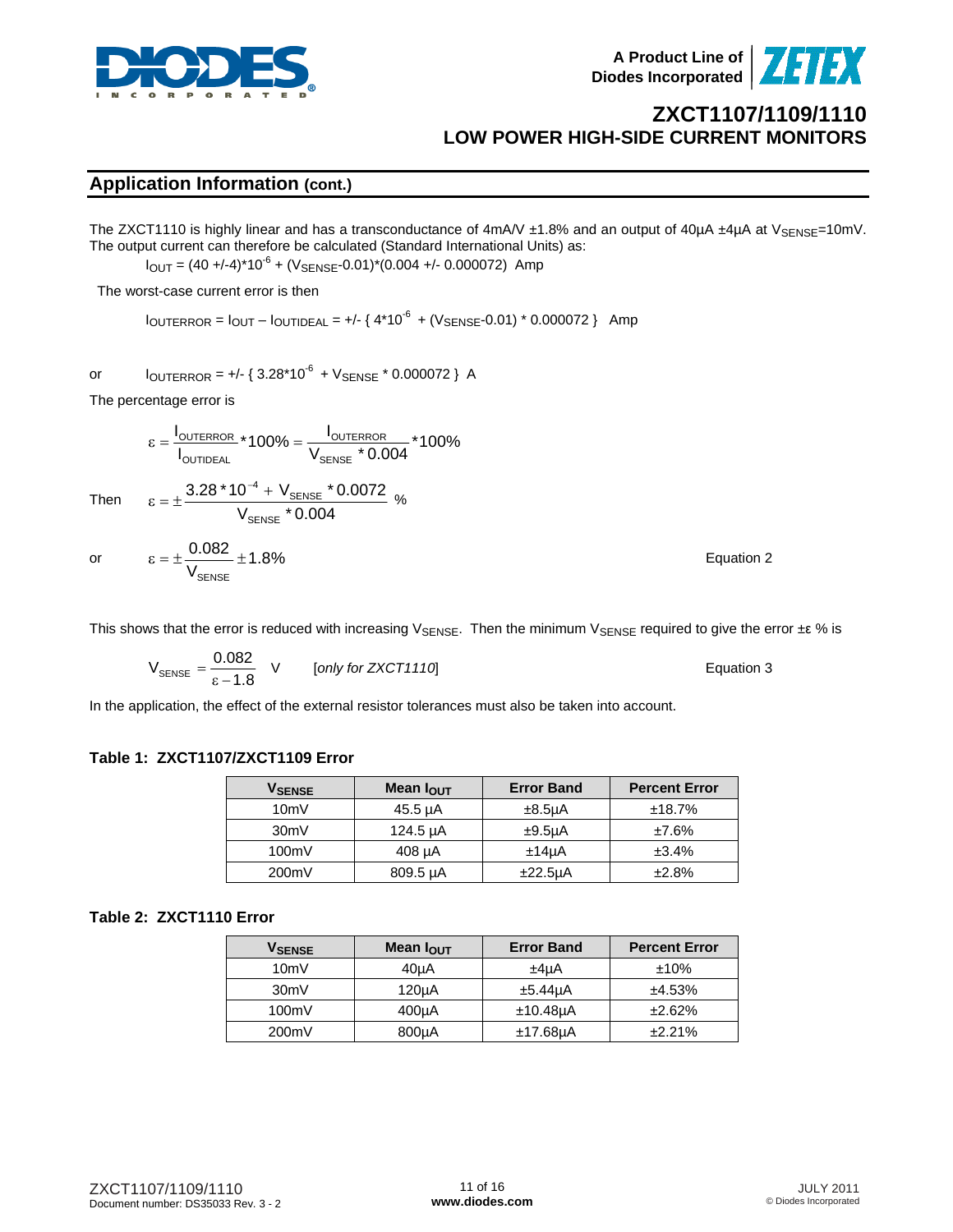

**Application Information (cont.)**

 $R_{GAIN}$  is chosen to give the required threshold output voltage,  $V_{OUTT}$ . From Equation 1, the threshold output current is

$$
I_{\text{OUTT}} = 0.004 \times V_{\text{SENSET}}
$$
  
\n
$$
R_{\text{GAN}} = \frac{V_{\text{OUTT}}}{I_{\text{OUTT}}}
$$
  
\nor 
$$
R_{\text{GAN}} = \frac{V_{\text{OUTT}}}{0.004 \times V_{\text{SENSET}}}
$$
  
\nEquation 5  
\nEquation 5

#### **Design Example**

or

A current monitor is required to provide an output voltage of 2V ±6% when the load current of a 12V supply is 2A. Resistors are available with 1% tolerance.

The sense and output resistors will contribute a total possible error of 2%, so the ZXCT11xx error must not exceed 4%. From Table 1, the error of ZXCT1107/1109 will be 3.4% if the sense voltage is 100mV. This satisfies the total error requirement of 6%.

Equation 4 gives

 $R_{\text{SENSE}} = 100 \text{mV} / 2 \text{A} = 50 \text{m} \Omega$ 

LOADT

Equation 5 gives

$$
R_{GAIN} = \frac{2}{0.004 * 0.1} = 5k\Omega
$$

A suitable preferred value is 5.1kΩ. This gives a systematic error of +2%, which can be compensated elsewhere in the system if desired. Figure 2 shows the resulting schematic.

ILOAD

 $V_{\text{SUPPLY}}$  50m $\Omega$ 

**Figure 2. Example Circuit using ZXCT1107/ZXCT1109** 

ZXCT1107/1109/1110 Document number: DS35033 Rev. 3 - 2





**ZXCT1107/1109/1110**

**LOW POWER HIGH-SIDE CURRENT MONITORS** 

 $R_{\text{SENSE}} = \frac{V_{\text{SENSE}}}{I_{\text{LOADT}}}$  Equation 4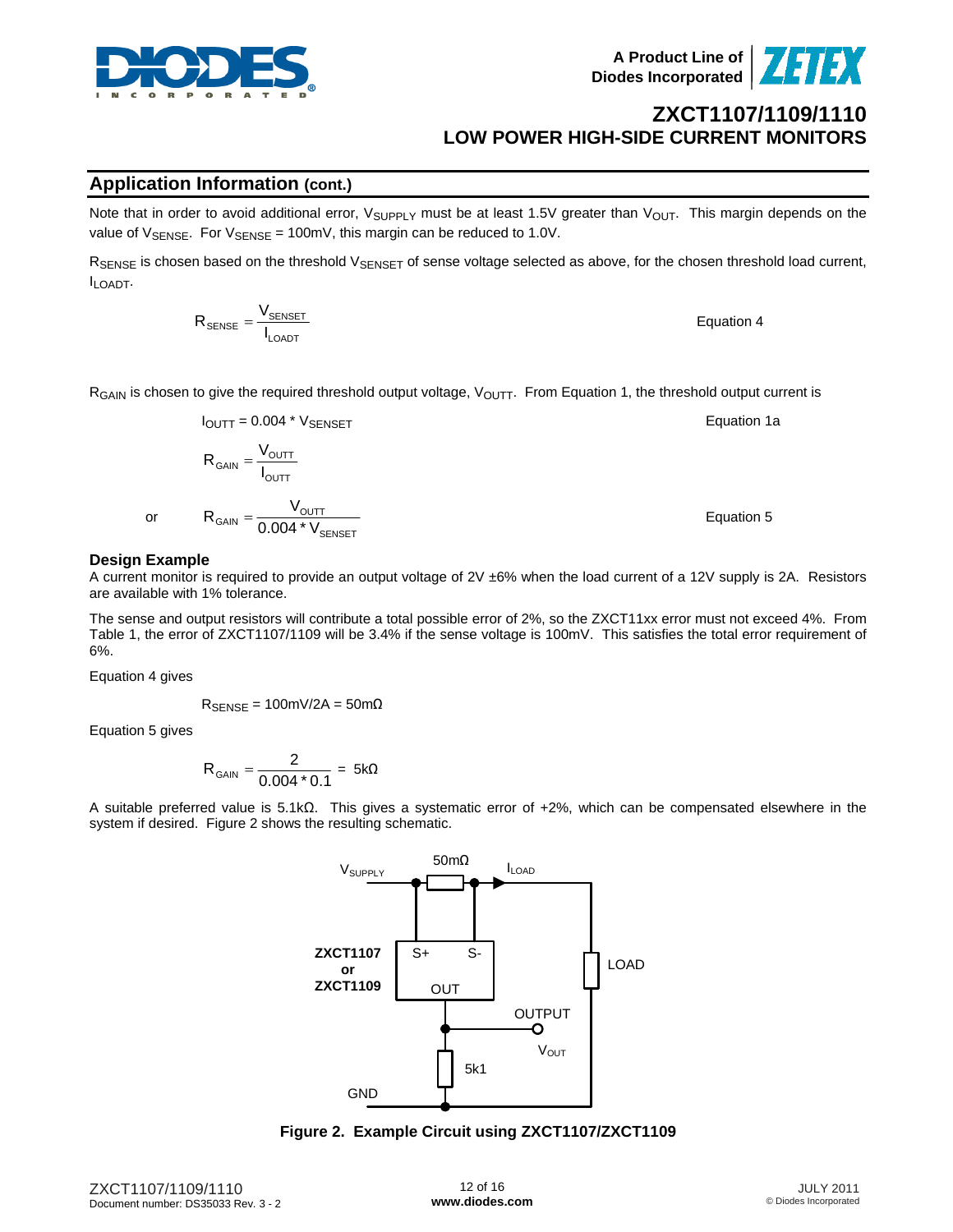



### **Application Information (cont.)**

Alternatively, the ZXCT1110 may be used with a reduced sense voltage if desired. From Equation 3, with ε=4%,

$$
V_{\text{SENSE}} = \frac{0.082}{\epsilon - 1.8} = 0.082/(4-1.8) = 37.2 \text{mV}
$$

Equation 4 gives

 $R_{\text{SENSE}} = 37.2 \text{mV} / 2 \text{A} = 18.6 \text{m}$ 

A suitable preferred value is 20mΩ. Then the sense voltage will be 2A \* 20mΩ = 40mV.

Equation 5 gives

$$
R_{GAIN} = \frac{2}{0.004 * 0.04} = 12500 \Omega
$$

A suitable preferred value is 13kΩ.

The alternative example circuit using the ZXCT1110 with a sense voltage of 40mV is shown in Figure 3, giving the required overall accuracy of ±6%.



**Figure 3. Example Circuit using ZXCT1110** 

#### **Protection Against Load Short Circuit**

In the event of a load short circuit or overload, a large proportion of the supply voltage may appear between the sense terminals. The supply may be current limited, but there is normally a large reservoir capacitor which can deliver enough energy to damage the ZXCT11xx before the supply voltage falls to a safe level due to current limit activation.

The ZXCT11xx is rated for a maximum sense voltage of  $+0.8V$ , but is safe if the input current is limited to  $\pm 8.5$ mA. In Figure 4, the resistor  $R_{PROT}$  limits the current and therefore protects the current monitor device against load short circuit without introducing significant current measurement error.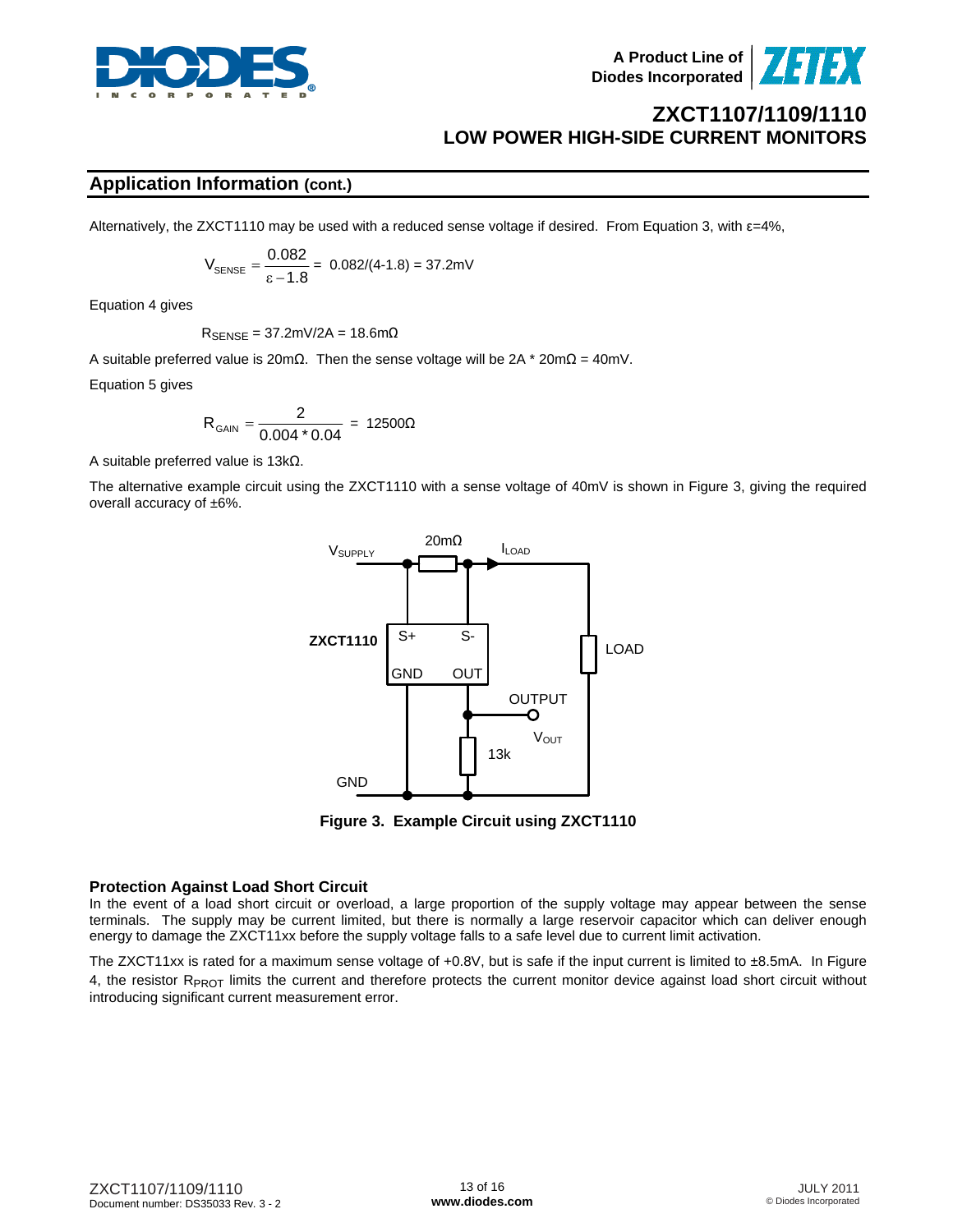



**Figure 4. Protection and EMC Filtering** 

#### **EMC Susceptibility**

In many applications, the circuit is required to operate in the presence of RF radiation. This radiation is coupled into the circuit via the supply or load connections and will often cause significant bias shift due to rectification within the integrated circuit. The bias shift may lead to erroneous operation of the integrated circuit. In Figure 4, a low pass filter,  $R_{PROT}$  and C1, provides significant attenuation in the VHF and UHF regions. The value of C1 is recommended to be in the range of 10pF to 47pF, leadless ceramic type.

#### **PCB Layout Considerations**

It is necessary to take into account a small volt drop in the PCB copper and solder joints to RSENSE. Such volt drops can create noticeable error at currents of the order of 1A and greater. The PCB must be designed to provide the maximum possible copper carrying current via the sense resistor, and the traces from the S+ and S- pins must be connected only to the resistor pads. In this way, the effect of the copper is minimized.

If used, the capacitor C1 should be placed very close the input pins S+ and S-.

#### **Application: High Voltage Current Monitor**

The schematic of Figure 5 shows how the current monitor may be used in a high voltage application such as a TV LED backlight system. In this configuration the 500V PNP transistor Q1 drops a large proportion of the supply voltage. Diode D2 limits the differential input voltage to a safe level under overload conditions. The voltage across U1 is limited by the zener diode D1. The output current of U1 is limited to about 3mA by the D2. As R<sub>GAIN</sub> is typically a few kΩ, the output voltage is therefore limited to a few volts. An additional output clamping diode may be required for higher gains. R1 is chosen to give a suitable bias current in D1 for the given supply voltage range.



#### **Figure 5. 450V Current Monitor**

14 of 16 **[www.diodes.com](http://www.diodes.com)**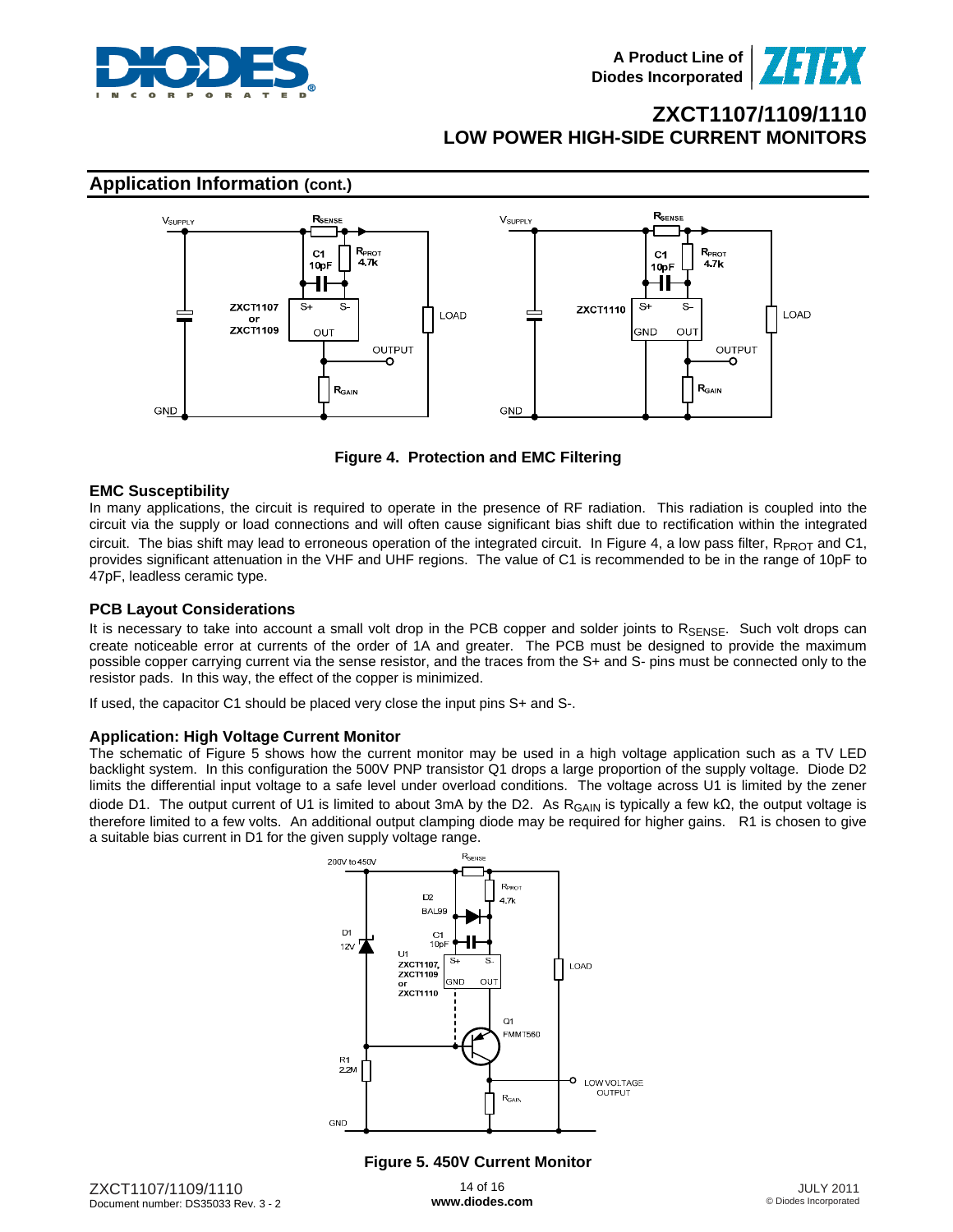



# **Ordering Information**

| <b>Order Reference</b> | Package           | <b>Device</b><br><b>Marking</b> | <b>Reel Size</b> | Quantity<br><b>Per Reel</b> | <b>Tape Width</b><br>(mm) |
|------------------------|-------------------|---------------------------------|------------------|-----------------------------|---------------------------|
| ZXCT1107SA-7           | SOT <sub>23</sub> | 1107                            | 7", 180mm        | 3000                        |                           |
| ZXCT1109SA-7           | SOT <sub>23</sub> | 1109                            | 7", 180mm        | 3000                        |                           |
| ZXCT1110W5-7           | SOT <sub>25</sub> | 1110                            | 7", 180mm        | 3000                        |                           |

### **Package Outline Dimensions (All Dimensions in mm)**

#### **Package type: SOT23**



| <b>SOT23</b> |       |      |            |  |  |  |
|--------------|-------|------|------------|--|--|--|
| Dim          | Min   | Max  | <b>Typ</b> |  |  |  |
| A            | 0.37  | 0.51 | 0.40       |  |  |  |
| в            | 1.20  | 1.40 | 1.30       |  |  |  |
| C            | 2.30  | 2.50 | 2.40       |  |  |  |
| D            | 0.89  | 1.03 | 0.915      |  |  |  |
| F            | 0.45  | 0.60 | 0.535      |  |  |  |
| G            | 1.78  | 2.05 | 1.83       |  |  |  |
| н            | 2.80  | 3.00 | 2.90       |  |  |  |
| J            | 0.013 | 0.10 | 0.05       |  |  |  |
| Κ            | 0.903 | 1.10 | 1.00       |  |  |  |
| K1           |       |      | 0.400      |  |  |  |
| L            | 0.45  | 0.61 | 0.55       |  |  |  |
| М            | 0.085 | 0.18 | 0.11       |  |  |  |
| α            | ŋ۰    | 8°   |            |  |  |  |
| mensions i   |       |      |            |  |  |  |

#### **Package type: SOT25**



| <b>SOT25</b> |                   |      |      |  |  |  |  |  |
|--------------|-------------------|------|------|--|--|--|--|--|
| Dim          | Min<br>Max<br>Typ |      |      |  |  |  |  |  |
| A            | 0.35              | 0.50 | 0.38 |  |  |  |  |  |
| в            | 1.50              | 1.70 | 1.60 |  |  |  |  |  |
| C            | 2.70              | 3.00 | 2.80 |  |  |  |  |  |
| D            |                   |      | 0.95 |  |  |  |  |  |
| н            | 2.90              | 3.10 | 3.00 |  |  |  |  |  |
| J            | 0.013             | 0.10 | 0.05 |  |  |  |  |  |
| κ            | 1.00              | 1.30 | 1.10 |  |  |  |  |  |
| L            | 0.35              | 0.55 | 0.40 |  |  |  |  |  |
| м            | 0.10              | 0.20 | 0.15 |  |  |  |  |  |
| N            | 0.70              | 0.80 | 0.75 |  |  |  |  |  |
| α            | 0°                | 8°   |      |  |  |  |  |  |
|              | nensions          |      |      |  |  |  |  |  |